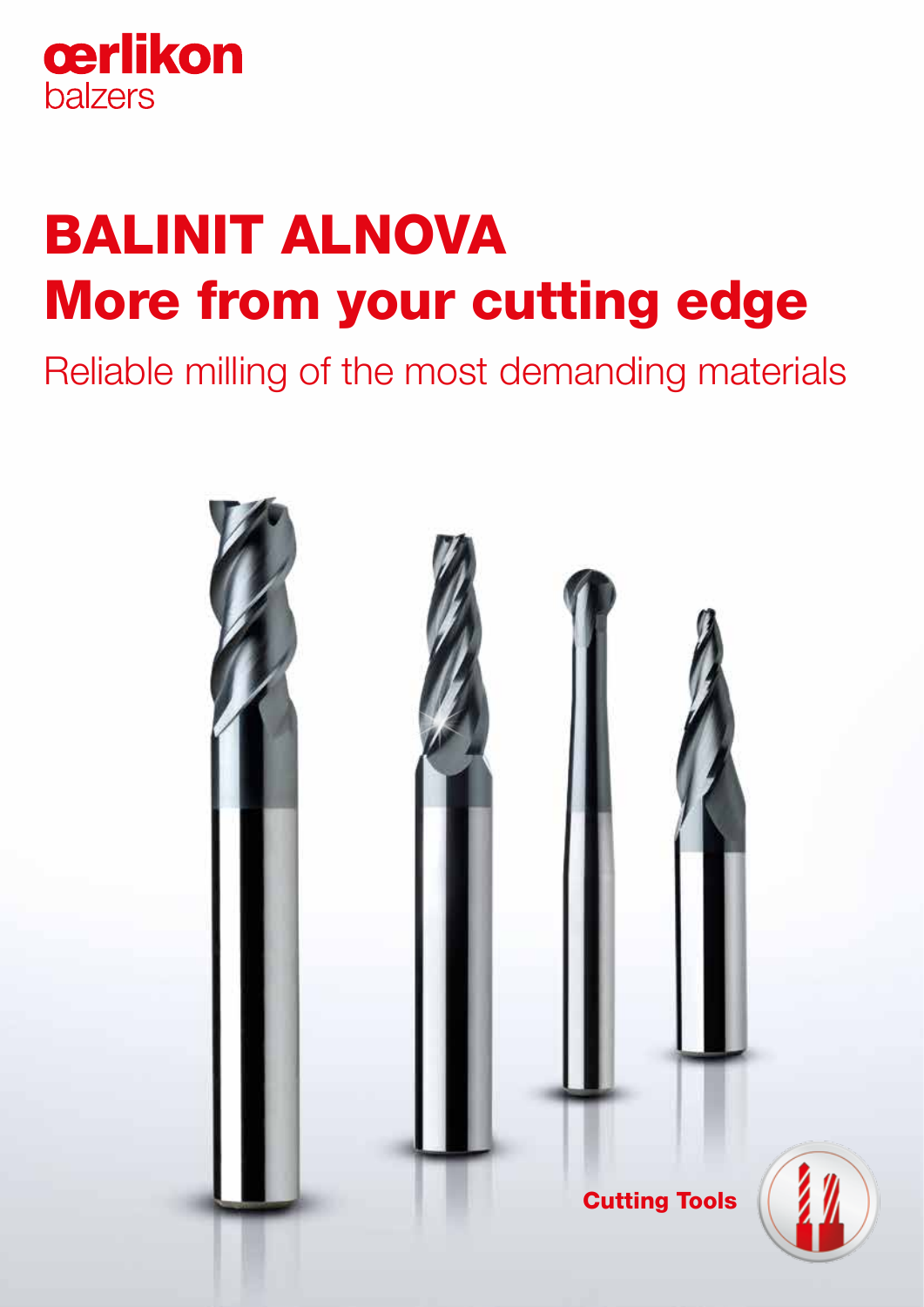# BALINIT ALNOVA The high-performance coating combination for difficult-to-cut materials

The only way to secure a competitive advantage is by keeping the quality, productivity and the resulting value creation in your processes at the highest level. With BALINIT® ALNOVA, you have all the trump cards in your hand. As a high-end coating for end mills, it

represents the systematic refinement of the AlCrN basis and stands out due to its impressive coating properties for the machining of the most demanding materials. And that means: You have the advantage.

### Optimal coating properties you can bank on

| <b>OPTIMIZED PERFORMANCE</b>                          |  |                                                                                                                       |  |  |
|-------------------------------------------------------|--|-----------------------------------------------------------------------------------------------------------------------|--|--|
| The latest in etching technology                      |  | <b>Optimized coating adhesion results in</b><br>high-level reliability                                                |  |  |
| Balancing of residual stress and coating hardness     |  | <b>High thermal shock stability</b><br>For wet and dry machining                                                      |  |  |
| Dual layer structure                                  |  | <b>Increased oxidation resistance</b>                                                                                 |  |  |
| High abrasion-resistance and improved<br>hot hardness |  | Significantly lengthened tool lifetimes as<br>compared to common high-performance<br>coatings                         |  |  |
| Durable and very smooth surface                       |  | <b>Extremely high tool cutting-edge stability</b><br>Good chip removal and minimization of<br>built-up edge formation |  |  |

### BALINIT® ALNOVA

More productivity, manufacturing reliability and efficiency in milling

### Rely on a broad application range

For carbide end mills and modular milling cutters

- $-$  Tool steel  $> 1.000$  N/mm<sup>2</sup>
- Hardened steel, 45-52 HRC
- Stainless steel, heat-resistant steels
- Cast iron
- Titanium, titanium alloys

For HSS end mills

- Stainless steel
- Cast iron
- Titanium, titanium alloys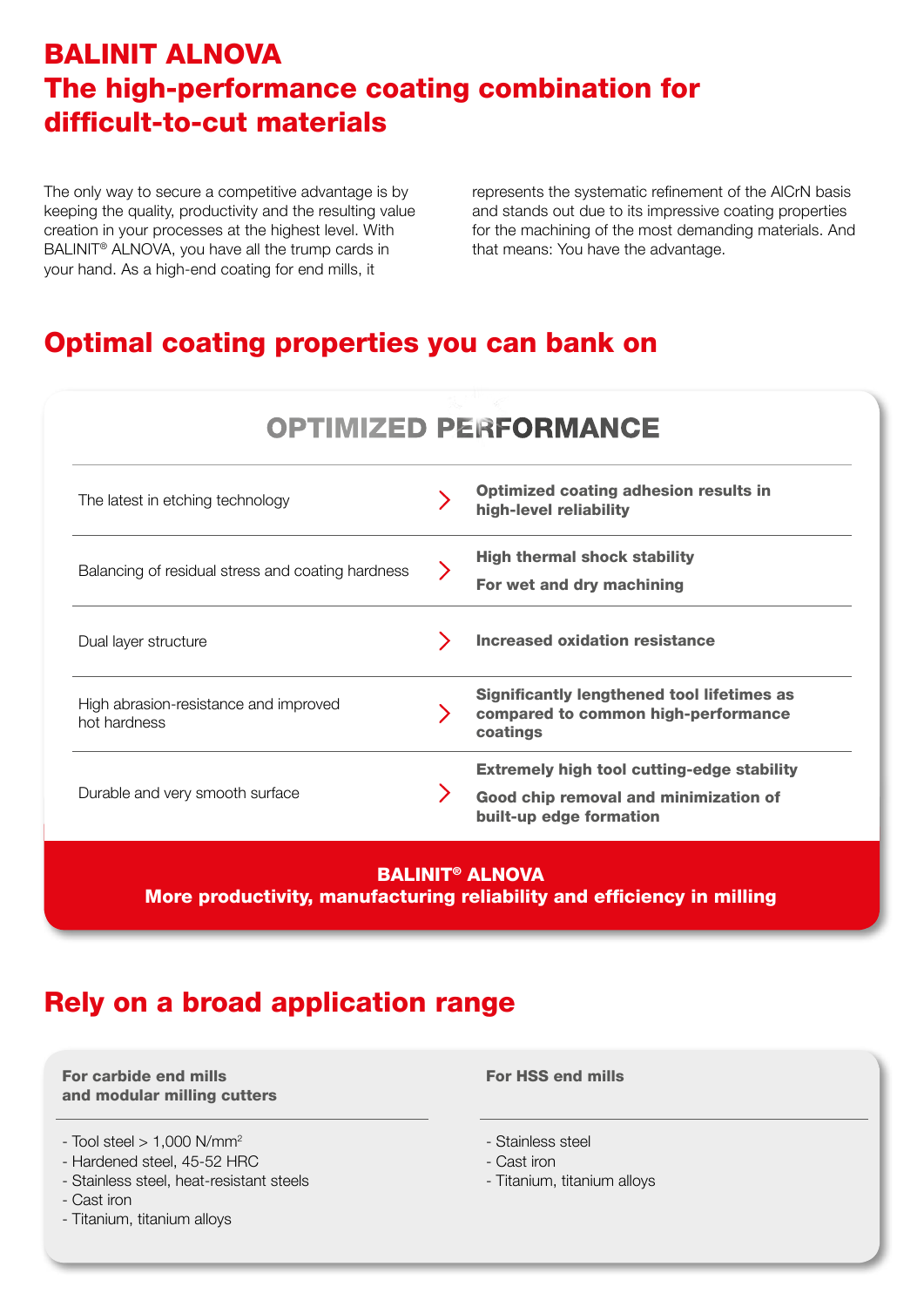### First-class performance and productivity for your highly demanding machining processes





### Rough milling of titanium



#### Milling stainless steel



**Cutting data** 

| Steel 3.7165 (AISI R56400, IAP6400H) |  |
|--------------------------------------|--|
|                                      |  |

 $v_{\rm s} = 70$  m/min  $a_n = 25$  mm  $a_e = 7.5$  mm Emulsion 8%

Tool Milling cutter Carbide endmill Z4

Lorem ipsum dolor sit amet BALINIT® ALCRONA PRO Workpiece Steel 3.7165 (AISI R56400, TAP6400H) Stainless steel > 700 N/mm<sup>2</sup> 1.4571 (SUS 316Ti, AlSI 316Ti) Coating 1 (TiAlN):  $v_c = 65$  m/min  $f_t = 0.03$  mm  $a_n = 8$  mm  $a_e = 0.8$  mm Coating 2 (BALINIT® ALNOVA):  $v_c = 120$  m/min  $f_t = 0.07$  mm  $a_{\circ} = 8$  mm  $a_{\circ} = 0.8$  mm

wet

Source **Source CONFIDENTIAL CONFIDENT** Oerlikon Balzers France **Tool manufacturer Germany** 

wet